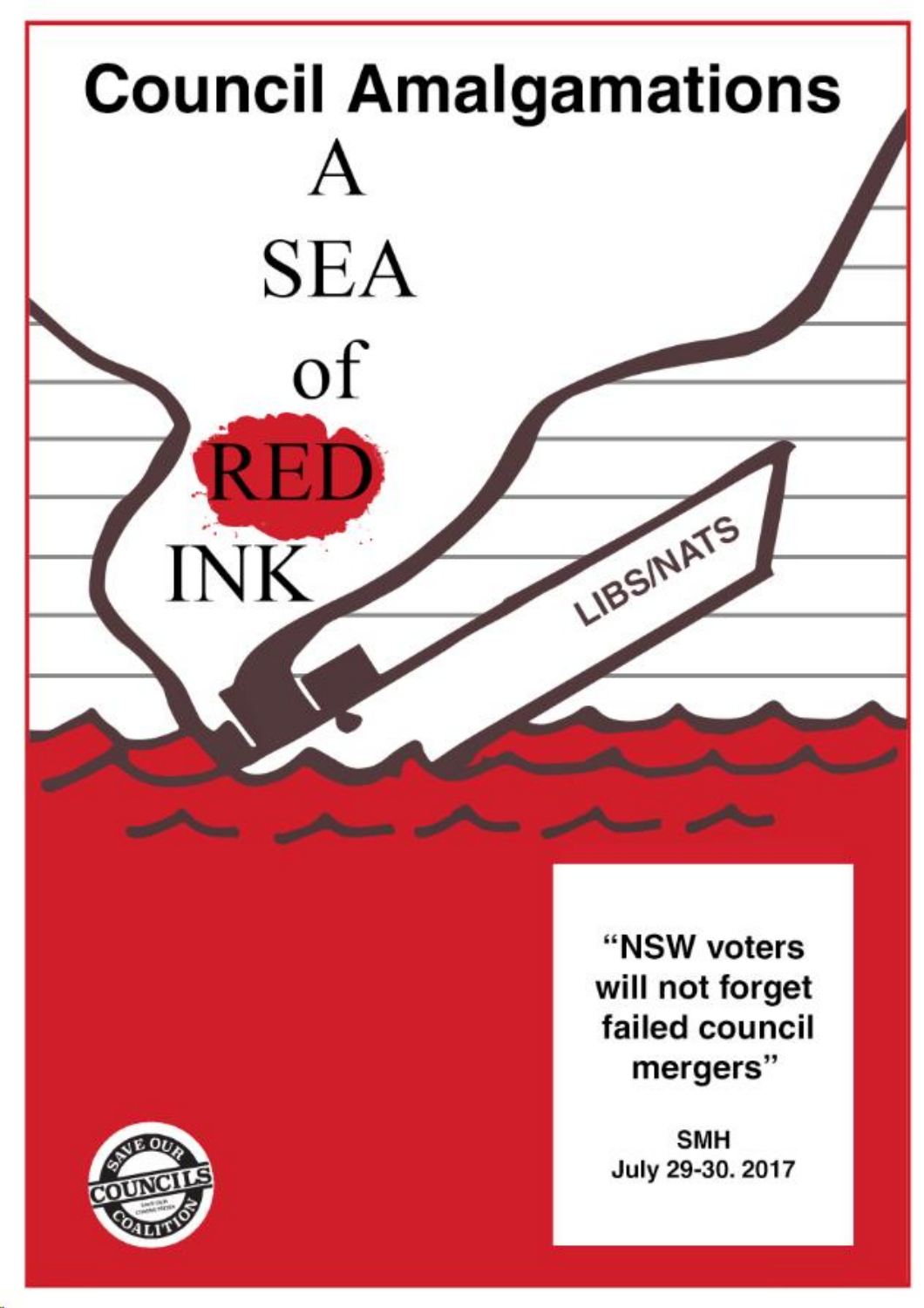## A SEA OF RED INK

## COUNCIL AMALGAMATIONS- \$2 BILLION SAVINGS PROMISED. NEARLY THREE YEARS LATER-

# ANALYSIS

SAVE OUR COUNCILS COALITION (SOCC)

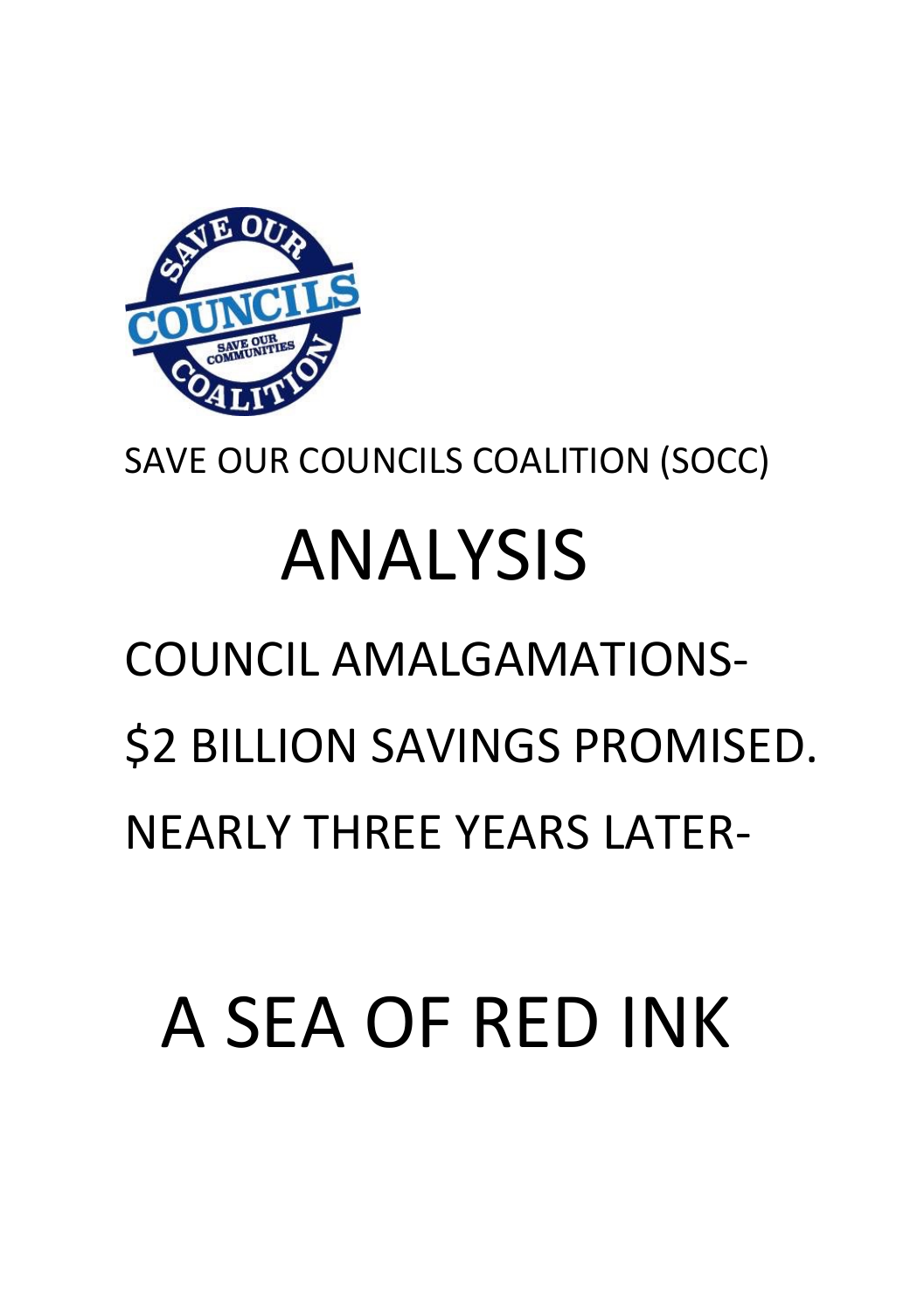### Introduction

It's been nearly three years since the NSW State Government legislated the forced amalgamations of 44 NSW metropolitan, regional and country councils to create just 20 new local government bodies. Now as the State election approaches on March 23, 2019 it's an appropriate time to examine how the new mega councils are performing financially and to inform NSW communities about the Government's progress in implementing its state wide forced amalgamation plan.

At a media briefing, with then Local Government Minister, Paul Toole and Premier Mike Baird in March 2016, Mr Toole told journalists that mergers would save NSW \$2 billion over 20 years (now 17 years). So after nearly three years just how successful has the State Government financial saving process been, to date, in meeting its financial and community targets?

The NSW Government initially spent \$375 million of taxpayers' money to facilitate the hoped for success of the council amalgamation programme. Despite the huge dollar outlay it's certainly not been smooth sailing. After the first year and revelation of the level of taxpayers' dollars spent so far, financial data on the programme has been hard to find.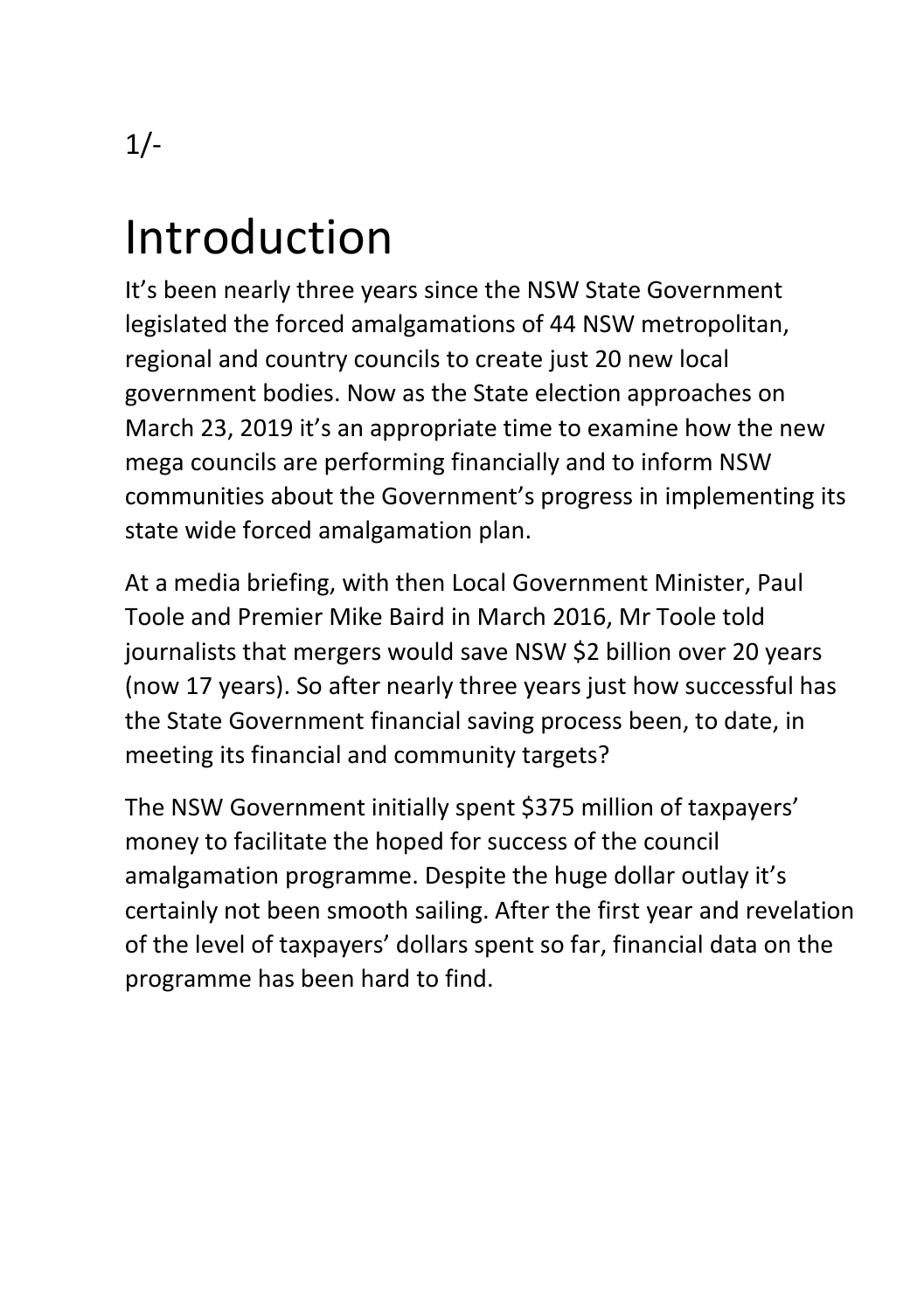Save our Councils Coalition (SOCC) President, accountant and finance professional Brian Halstead says there is also "another striking element of the process.

"There has been virtually no reporting of the savings, costs and results of amalgamations by the councils nor any demand by the Office of Local Government for any reporting." Halstead says he also notes that it is "scandalous" that merged councils are not delivering ongoing financial reports to show how and if they are meeting proposal results. "This is especially so given the claims made in the amalgamation process and the grants given to all the amalgamated councils," he says.

"Without any explanation of the failure to deliver the amalgamation financial results, the proposals appear misleading and deceptive. Thus, those communities within forcibly amalgamated councils must be given a binding vote on whether they wish to de-merge."

As a result, the forced merger decisions continue to anger affected communities and despite the time lapse between the merged council programme's introduction in May 2016 and now in 2019, the amalgamation legislation is still a very unpopular issue with the community. It's not surprising.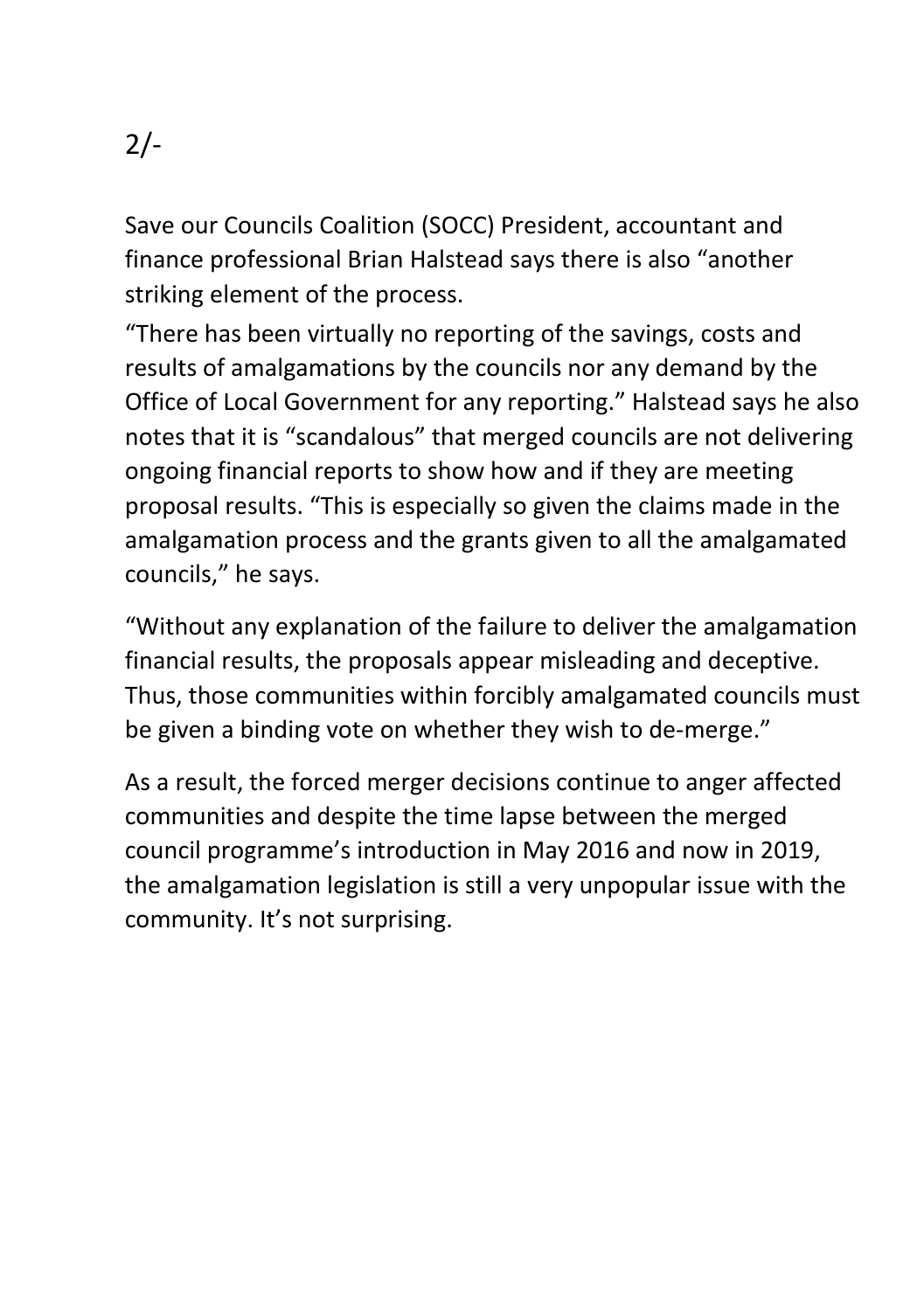### MAYOR, CLEAR OUT YOUR DESK!

Mergers were forcefully applied without even Mayors knowing how the process might play out. Some even went to their offices having no official information, or knowledge of the merger announcement only radio and TV reports. With communities unaware of the merger announcement until friends, business associates and neighbours voiced their anger, having heard the policy decision announcement through local media.

Communities felt "blindsided" as to how, when and where merger changeovers would take place. In fact, the merger policy was introduced immediately and suddenly and in cases of most smaller councils, Mayor and Councillors no longer had a community job.

Local government personnel described it as a "clear your desk out moment" and those that witnessed the demeanour of Mayors and Councillors, post- announcement, said local personnel were clearly shocked by the news. Communities were also strongly affected and felt abandoned and badly served by a Government, that displayed complete lack of consideration for council residents across NSW. It was a far from popular decision. The community considered the Government's treatment as heavy handed, undemocratic and arrogant.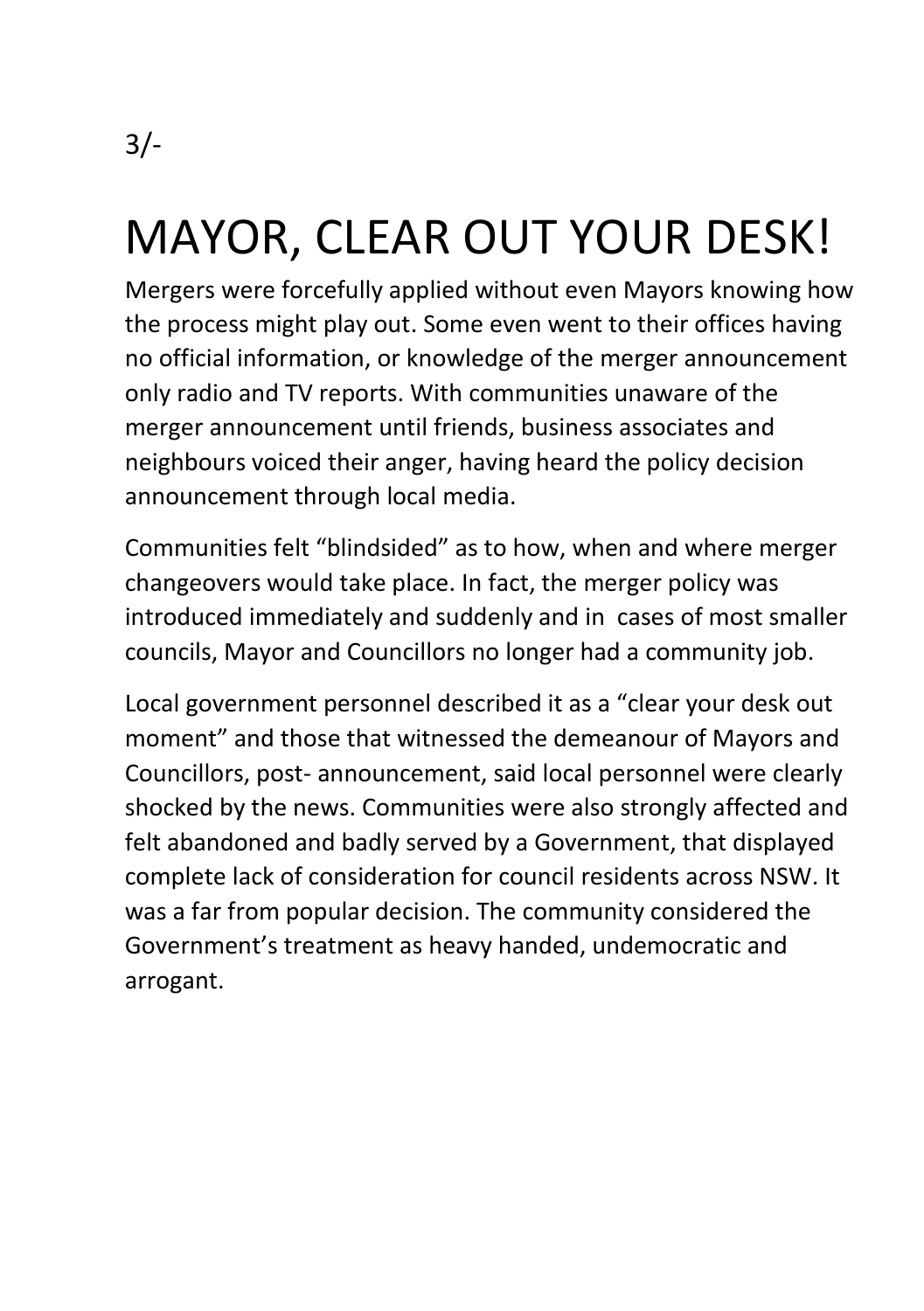$4/$ 

SOCC's view is that the NSW State Government completely misjudged the effects of the decision on local electorates. This view is reinforced by post amalgamation by-election results with large voting swings against the Government as high as 22 percent in some country electorates and 25 percent in Sydney.

The Government thought that it was enough that amalgamations would deliver savings to publicly justify this mammoth local government change and that support would be challenged initially but gradually accepted.

SOCC's contact with many state communities indicates this has not happened. As the March 2019 state poll approaches communities have been discussing whether a change of government would mean a better outcome for those who want demergers of councils to happen. Obviously this has yet to be determined, but all the signs are that there will be extensive State Government party effort in all merged electorates in an attempt to ensure the Liberal/National Coalition stays in power.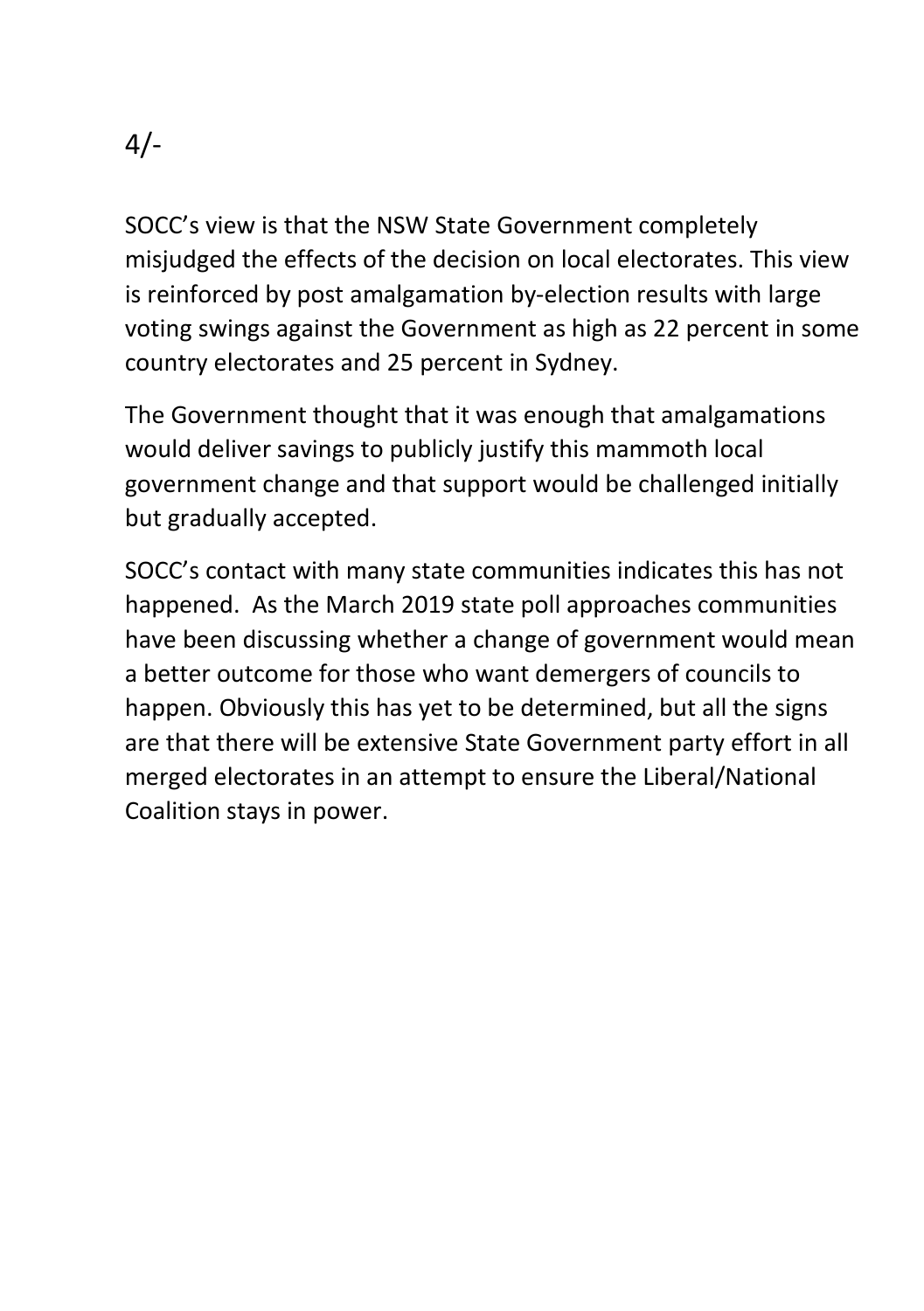### NSW MERGERS JUDGED "HALF BAKED"-WORST NSW/FED POLICY

Some communities have increased pressure to demerge their town's former council entity from their new amalgamated mega council. Key to this is the debate on mergers and how the new councils are performing.

Support for this plan to make councils independent again increased substantially when two highly skilled academics, with knowledge of the processes that the construction of such policies as council amalgamations entailed, analysed the merger processes and found them wanting.

Independent research into what constitutes good policy making in Australia by two think tanks The Institute of Public Affairs and Per Capita Australia, produced some startling results that found the Council Amalgamation policy severely lacking in major areas.

The Institute and Per Capita benchmarked 20 Federal and State Government, policies against 10 steps that good decision making should follow. According to Professor Ken Wiltshire A0, Professor of Public Administration at University of Queensland Business School, the benchmark reveals that in the study's view, the worst policy and decision making of the 20 significant policies investigated was the NSW Local Council Amalgamations policy (with 2.5/10). Professor Percy Allan AM another leading academic involved said, "Governments lose support because of half-baked policies foisted onto an unwitting public which provokes a backlash."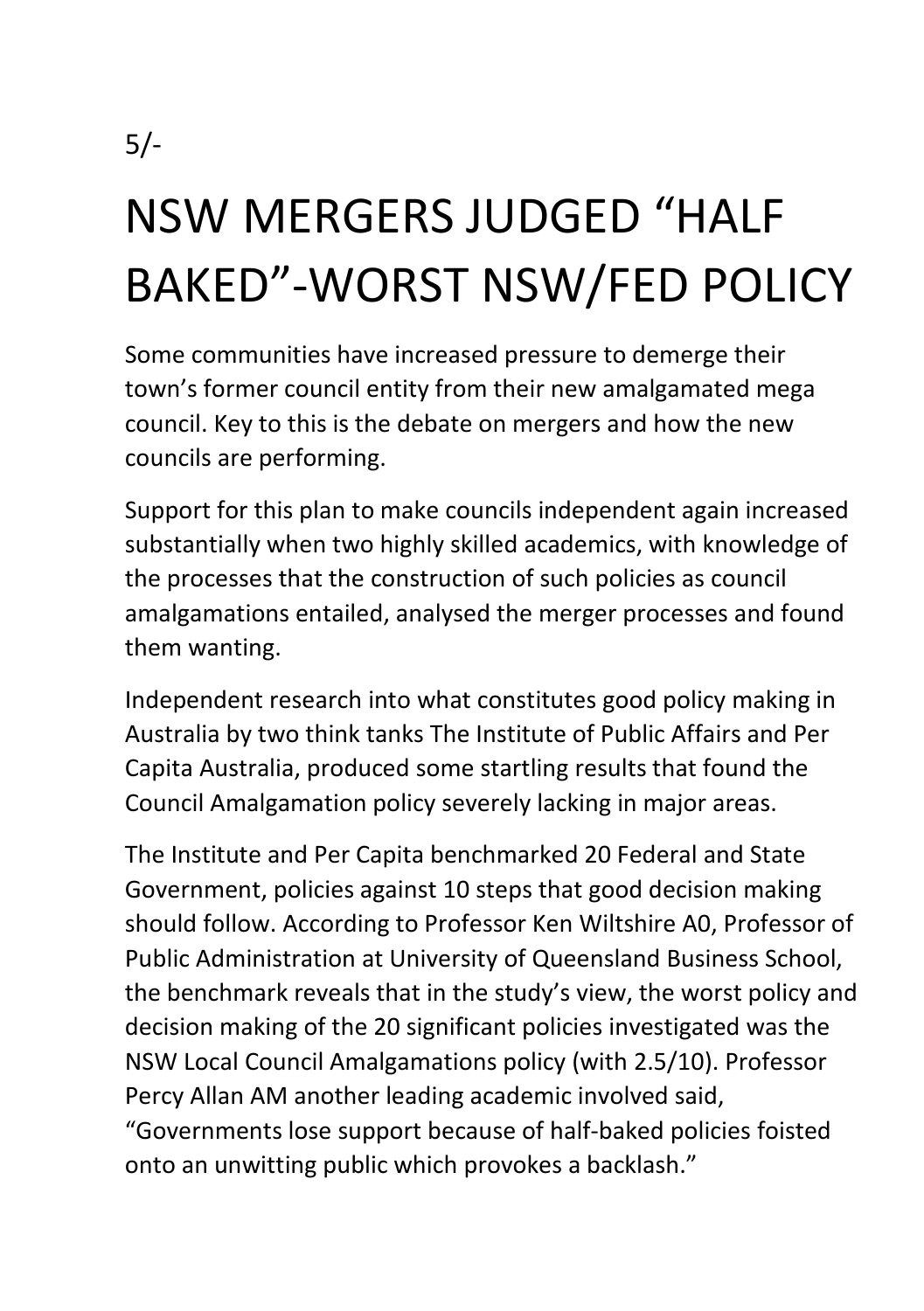Elsewhere, even as the March poll approaches and the nearly three year time gap between the amalgamation policy introduction and the State election, it's clear communities are ready for an anti-Government electoral backlash and fulfilling the media edict "NSW voters will not forget failed council mergers" (SMH Editorial July 29- 30, 2017). As a result demergers, approved by plebiscite votes are becoming the favourite tool to regain local government independence, but State Government has shown no signs of giving in to this demand.

SOCC has prepared a five point demerger plan that can be used by communities wishing to demerge. Together with the demerger plan there are comments relevant to new legislation and a draft petition to be considered by a new government after the election. (For copies contact SOCC. See details back cover.).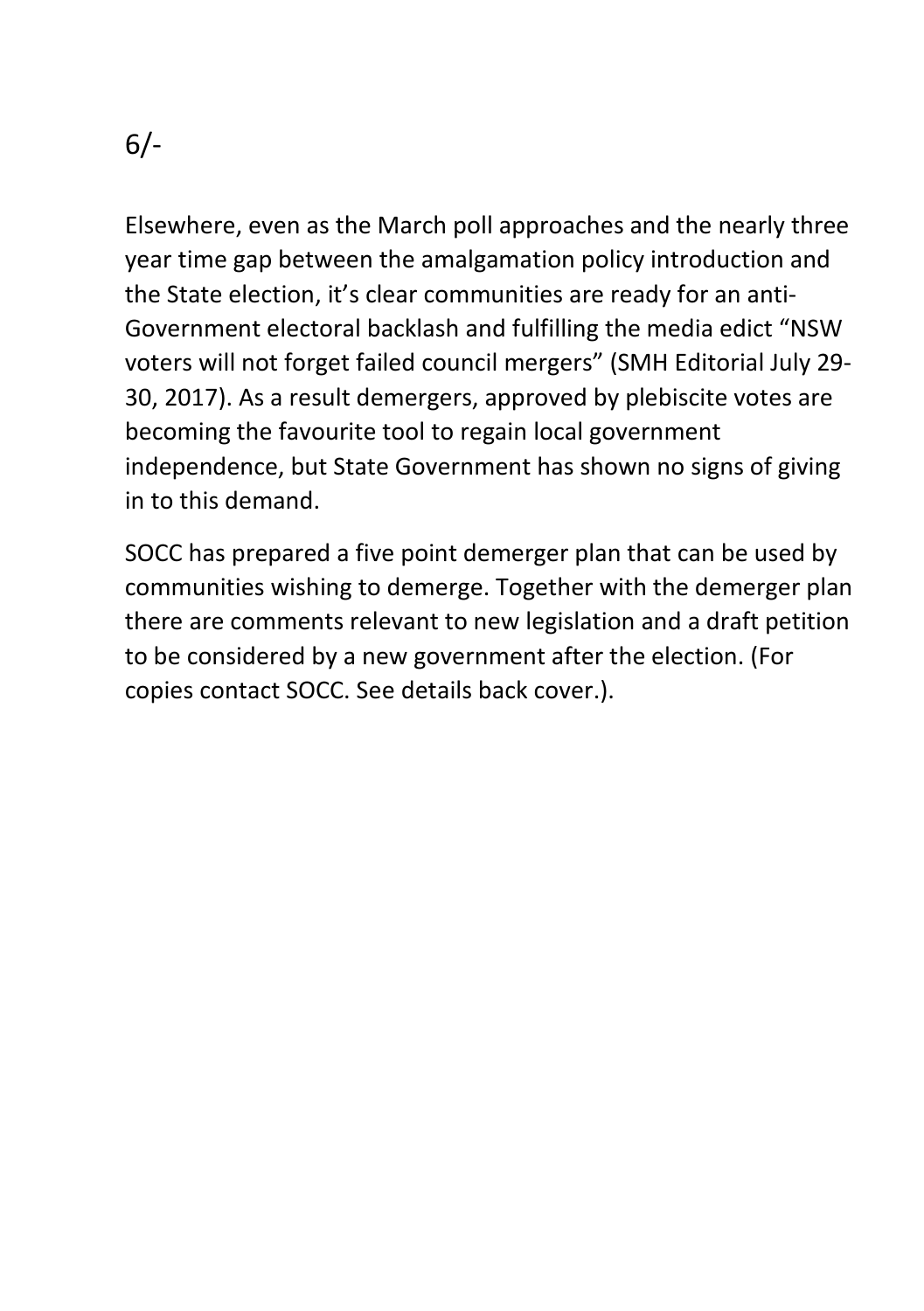### PREMIER SAYS MERGERS ARE SHELVED BUT MINISTER UPTON WON'T RULE THEM OUT

Premier Berejiklian says Council mergers have been shelved. But many un-merged communities, whose councils escaped through legal challenges do not trust the State Government to stick to that promise.

In fact, twice, Local Government Minister Gabrielle Upton has left the prospect of future council mergers on the table with supporting comments, in the NSW Lower House, during a debate on the Local Government Amendment (Amalgamation Referendums) Bill 2017.

At that time the Minister said she would not support the bill because to do so would establish "a roadblock to future merger proposals." The Upper House bill was subsequently voted down by the Coalition in the Lower House. Then during a Budget Estimates Hearing the Minister when asked about Council mergers said: "Let me put it another way. I won't rule them in, I won't rule them out. There are no plans at this time."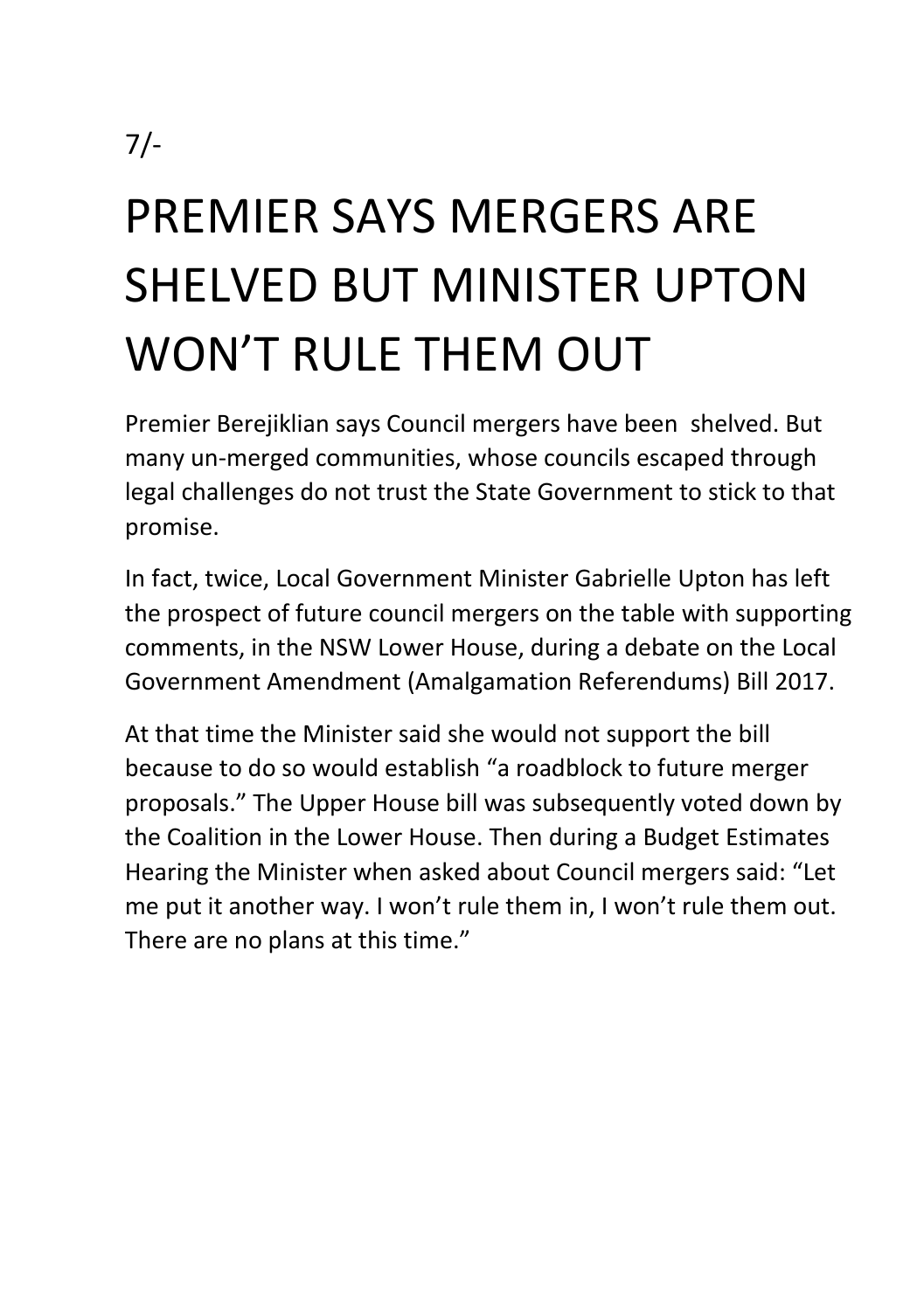Elsewhere in the political arena there was much heavy handed determination by the Government to continue to push mergers through. But then it abandoned all council amalgamation challenges in the courts. This was because legal cases were being lost, negative publicity on the issue was dominating news outlets, public rallies were continuing unabated, and voter support was declining considerably. In addition two Coalition seats were lost, (Orange and Wagga) and anger continued and persisted in those areas where councils were forcibly merged. This is why it is important that the results, so far, are now brought into focus and examined in detail.

### CAN YOU TRUST THE GOVT ON NO MORE AMALGAMATIONS?

Merged communities that are angry at their amalgamation status feel not only deceived by the State Government but also robbed of actual local representation and loss of governance while being exposed to the judgement of councillors they scarcely know. Their view is that their local issues get little or no consideration in mega councils dominated by councillors from bigger communities.

They believe smaller towns, that once had their own councillors to consider their interests, now have only one or two local councillors in a new mega council structure and that they are constantly out voted with decision making biased towards the interests of the larger towns. In addition, their view is that these councillors do not respect or have detailed knowledge of smaller communities and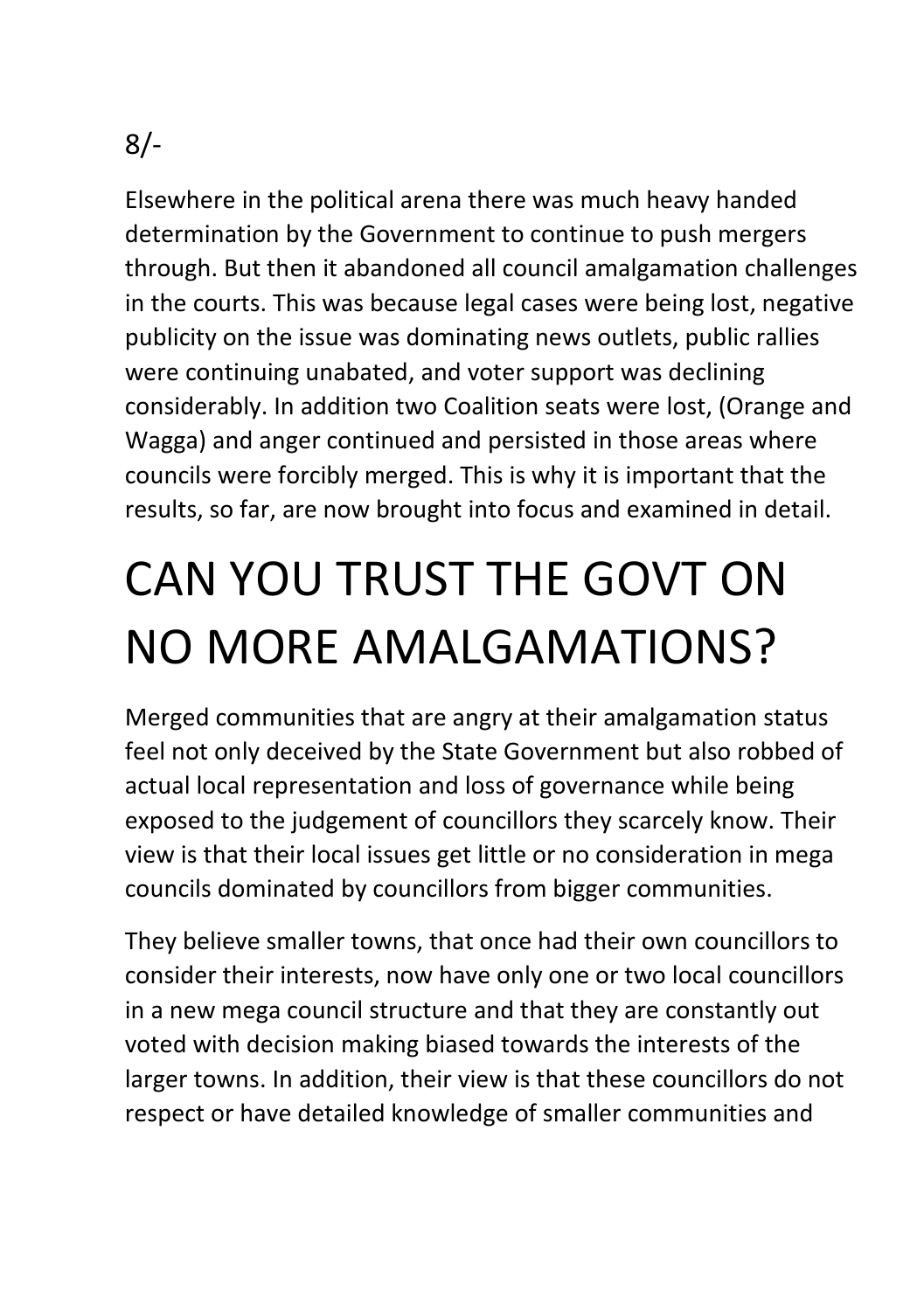they make decisions that are not fit for local purpose and show little or no affinity or sympathy for former small council towns.

Before the mergers, councillors on smaller councils provided, on request and through local communications, detailed knowledge of issues to ratepayers, in an atmosphere of openness, knowledge and trust. Now with continuing difficulties based on distance from mega council offices and big town councillors with a lack of knowledge of more distant town conditions, smaller townspeople feel they are now being governed by "out of touch" local government management and that council mergers are a failed social and financial concept.

### MONETARY TARGETS-MILLIONS LOST

The government went into this amalgamation process with a belief that "bigger is better." Subsequent events now point to something else entirely, resulting in continuing community anger as the negative financial and community outcomes are revealed. The high expectation set by the Government was that, in the future, these mega councils would jointly improve their performances by billions of dollars, aided by the expectation that "bigger is better."

Despite the existence of other key issues such as planning and development changes, service delivery and State Government issues such as cost shifting to councils of \$820 million still exist. Government appears to have put those issues to one side, to concentrate on mainstream finances, proudly proclaiming financial targets in the billions would be met.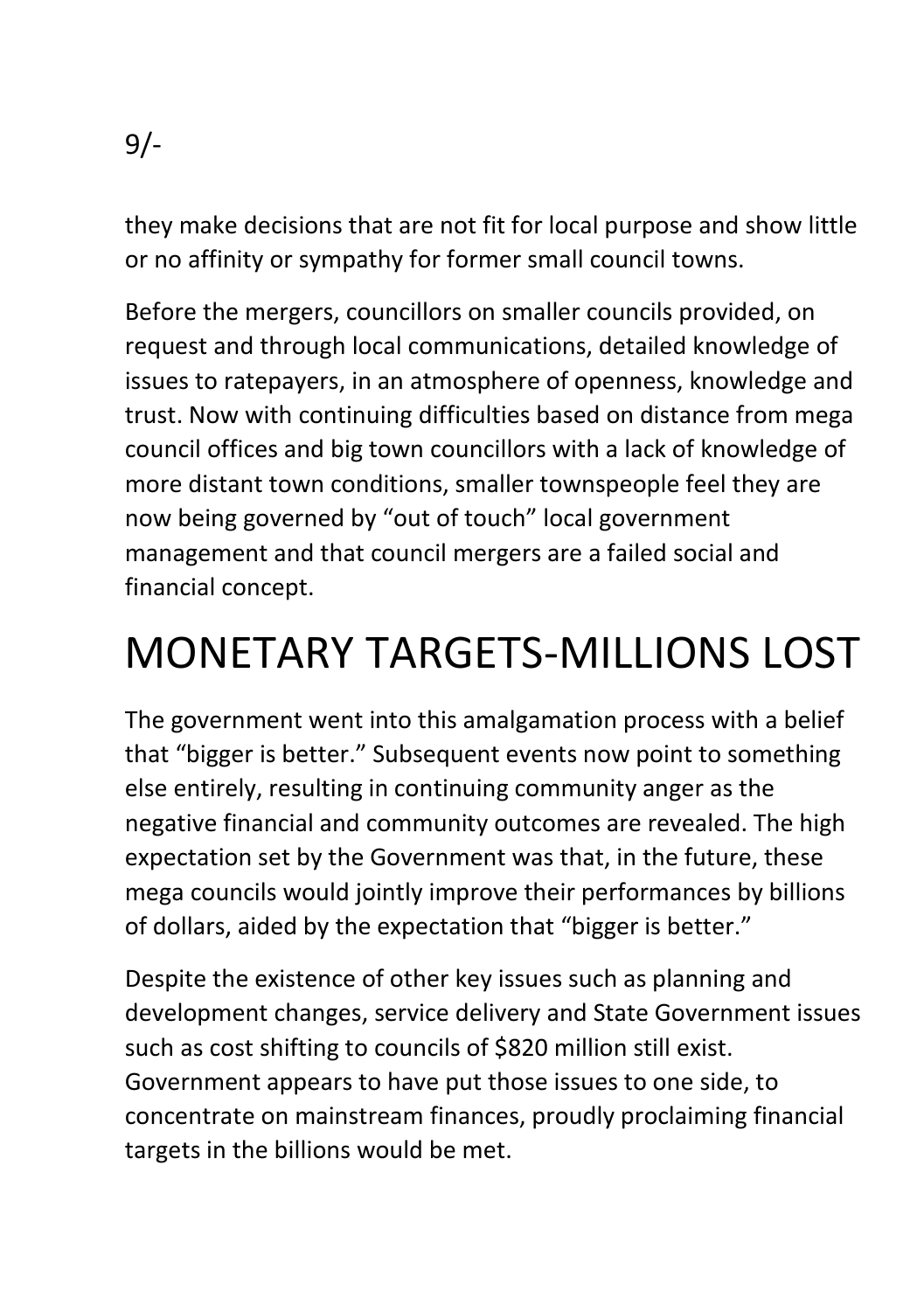For the new mega councils, the State Government set out, in their proposals financial results that should be achieved. But those results are not being met and across NSW amalgamated metropolitan, regional and country mega councils, planned results are already tens of millions of dollars in the red. What is even more damning is that the monetary targets proposed and supported by the \$375 million grants, have still not achieved widespread positive surpluses. The outcome is still tens of millions of dollars behind results achieved by former stand-alone councils before amalgamations took place in 2014/15.

Financial gains were at the forefront of the promises made in that initial media briefing in March 2016 with Minister Toole and Premier Baird and subsequently supported by Premier Berejiklian.

### FAILURE IN REPORTING

Record keeping and new financial mega council data is certainly hard to find, especially in comparisons with previous years and the amalgamation proposals.

Public companies are expected to deliver scrutinised data of annualised financial and corporate results, especially the results of mergers and the belief is that the same treatment should be ongoing in large local government bodies. But reporting, in this respect, appears to have not met community or business standards. With so much financially at stake it's important that detailed reporting is maintained so that the public along with relevant business and political circles can examine the results.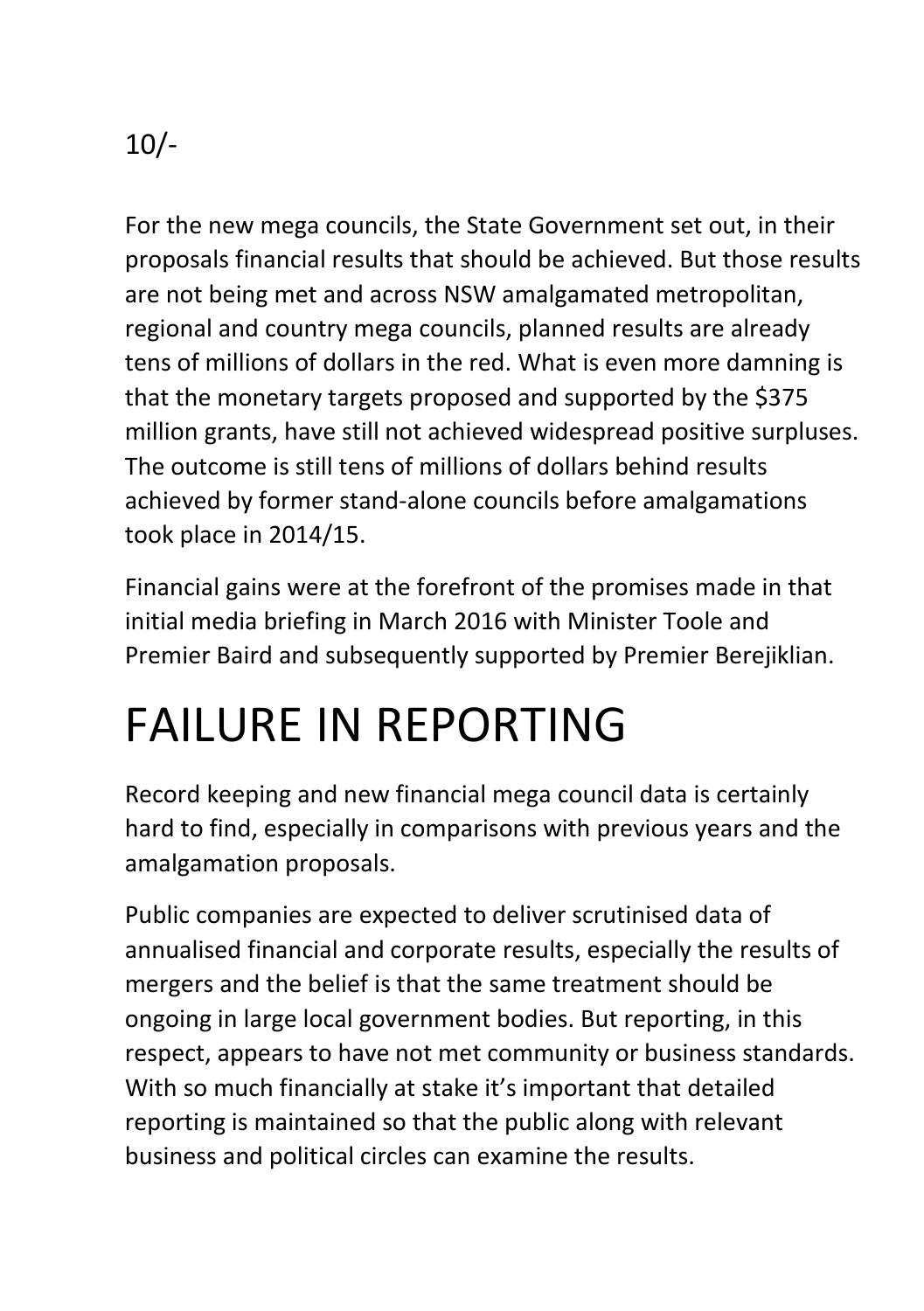Now after nearly three years it's time to judge whether the process is on track to deliver a new innovative and financially secure local government system delivering the financial surpluses to meet Minister Toole's \$2 billion saving target over the next 20 (now 17) years' time.

In this analysis, SOCC tables details of what financial position the amalgamated councils have achieved since the merger took place in 2016. It shows the 2018/19 results (set by council budgets) compared with what results the State Government originally proposed.

The SOCC analysis shows that the metropolitan amalgamated councils in their 2018/19 joint budgets have a figure \$114 million below the results the government set when they started the amalgamation process and established proposed financial targets. It's more than surprising that in the pre amalgamated results in 2014/15 stand-alone councils as a whole delivered a surplus of \$32 million greater than the results in the Councils latest budgets.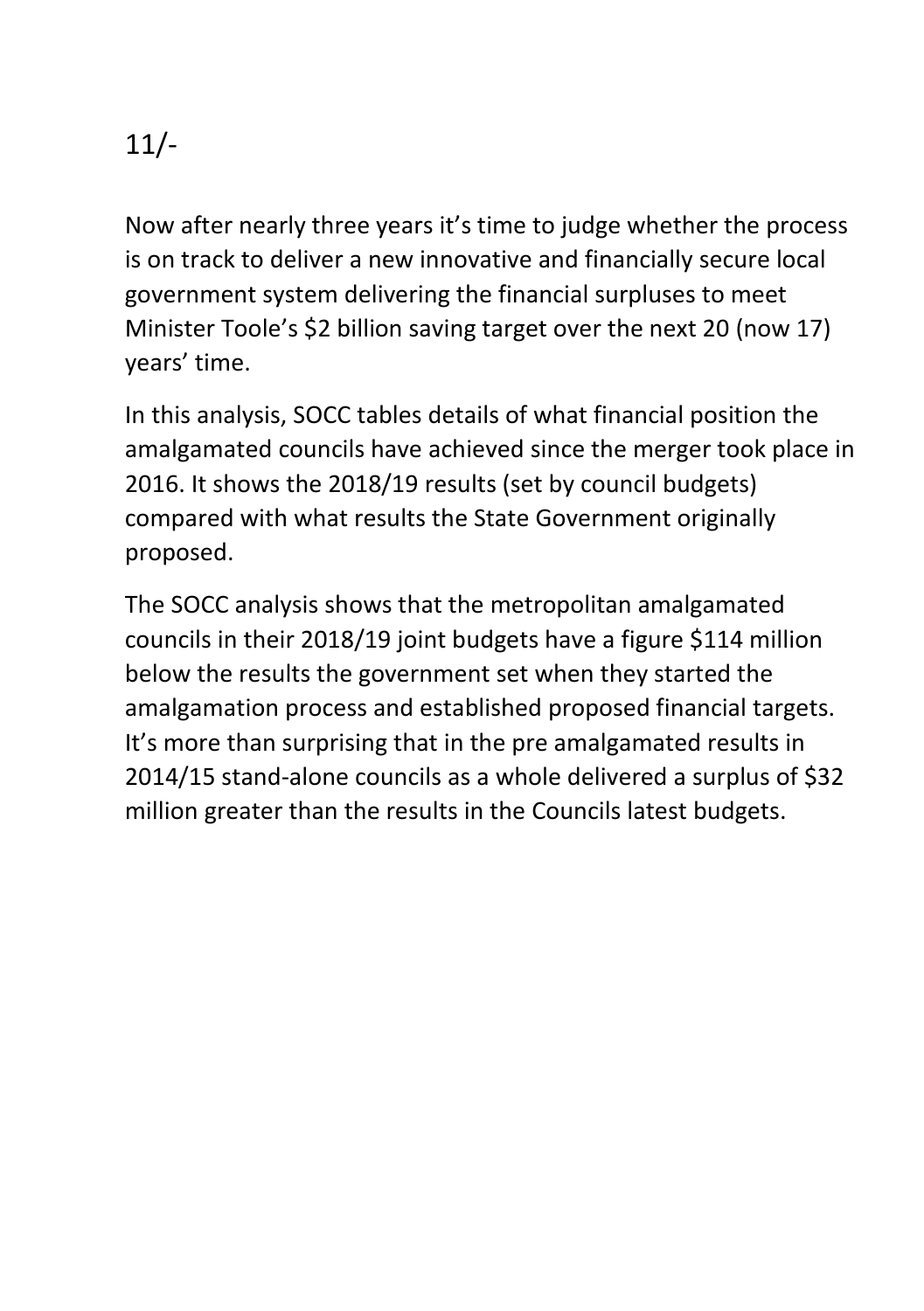### PRE MERGER COUNCILS BETTER OFF

The question is why did the State Government merge councils at all? The full KPMG Report that was the model outline for the council amalgamation strategy may hold the answers, but the Berejiklian Government will not release it and it is being treated by the Coalition as highly confidential. What it contains is a matter of speculation.

The answer may well be that state control over a small number of larger councils would be simpler and more financially beneficial than dealing with many smaller, community driven local government entities. But with the financials showing millions lost by the bigger councils that replaced them, it is concerning why the State Government proposed forced amalgamations of councils at all.

This is all the more so, given that the courts viewed the amalgamations as flawed and communities all over NSW are treating the issue as a public concern and using their votes to condemn it. In the country, council results are still showing General Fund deficits in eleven of 13 councils. Combined consolidated results are again \$48 million behind actual results for stand-alone country and regional councils in 2014/15 before amalgamations took place.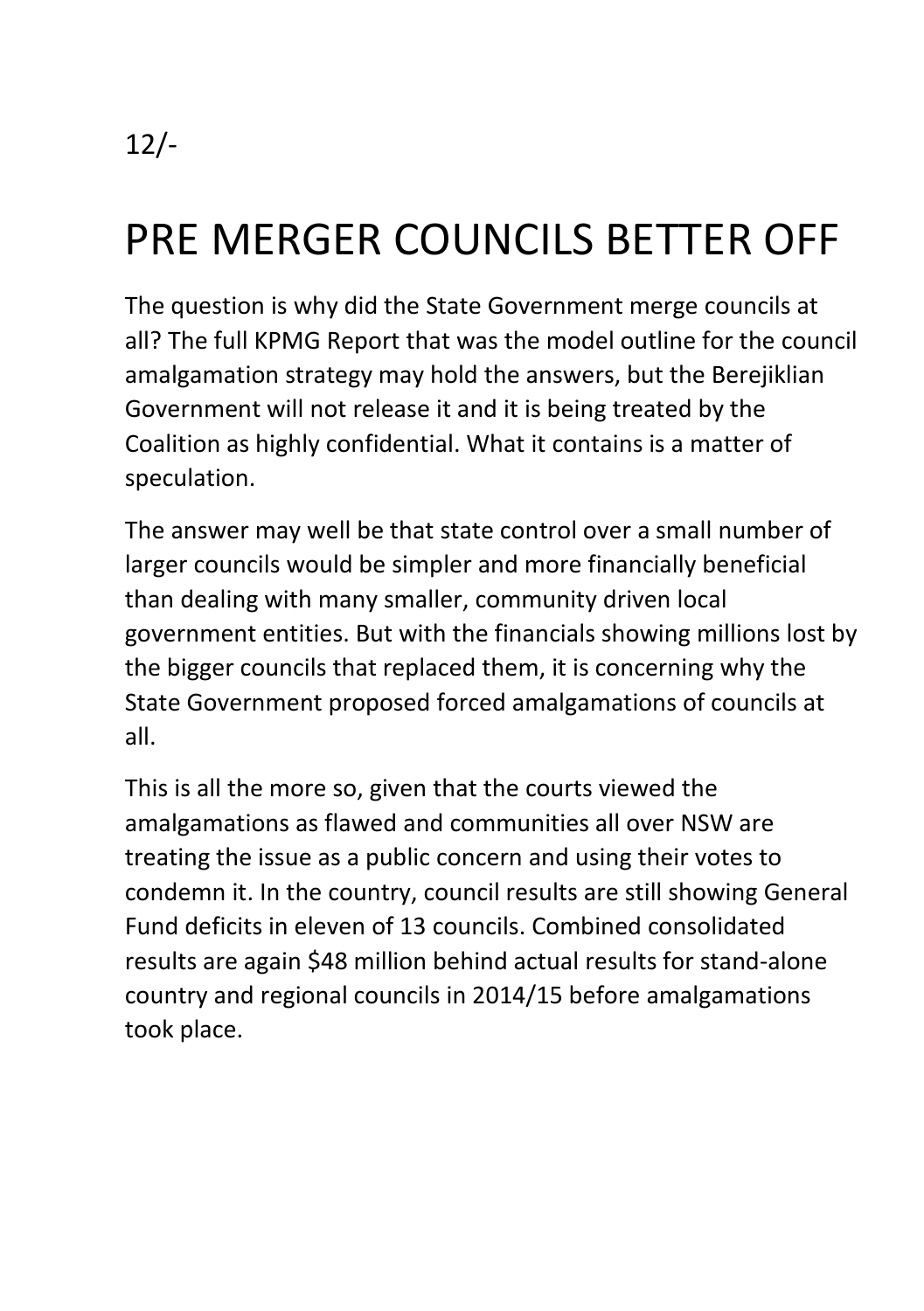### FINANCIAL RESULT COMPARISON

As no council has provided detailed information on the savings and the costs of the amalgamations, it is not possible to make a comparison with the amalgamation proposals of those items.

The only comparison that can be made is total operating results before capital grants. The councils have had nearly three years to make changes and so a comparison of the planned results in the year 2018/19 can be made.

#### **Metropolitan Councils**

In the metropolitan areas there were seven amalgamated councils formed out of 15 councils. Five were a straight combination of old councils while two were formed by splitting councils and recombining them. In metropolitan areas amalgamated councils were compared with the proposal results and where possible in the five cases with the results of stand-alone councils four years earlier.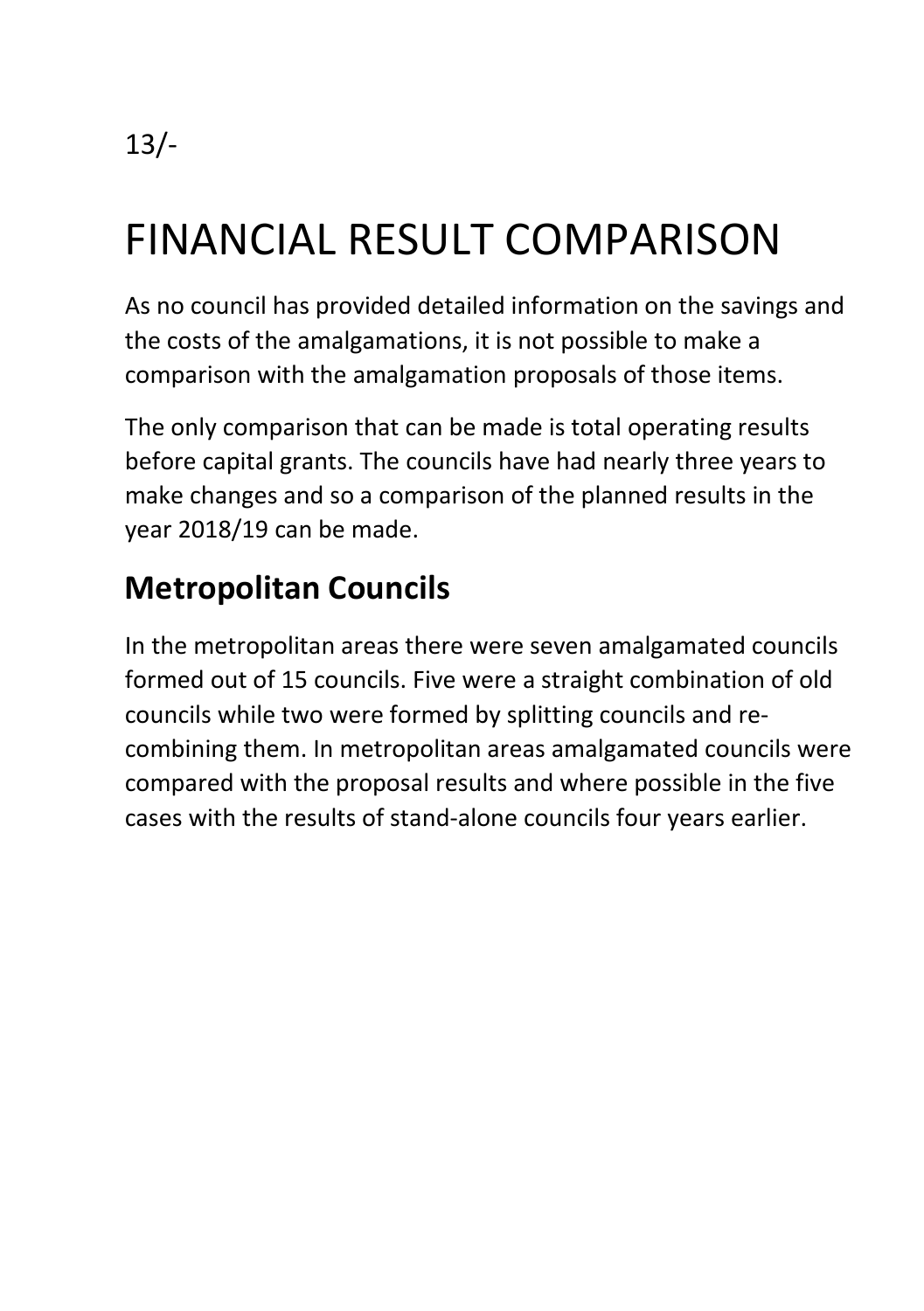### **Metro councils operating results before capital grants**

| Merged             | Council     | State    | Variation  | Old      | Variation |
|--------------------|-------------|----------|------------|----------|-----------|
| Councils           | Operational | Govt     | of plan    | Councils | 18/19     |
|                    | Plan 18/19  | Proposal | from Govt  | Actual   | Plan from |
|                    |             | 18/19    | Proposal   | Result   | 14/15     |
|                    |             |          |            | 14/15    |           |
|                    | \$000       | \$000    | \$000      | \$000    | \$000     |
| <b>Bayside</b>     | 3,437       | 3,800    | (363)      | (2,099)  | 5,536     |
| Canterbury         | (12, 352)   | 15,000   | (27, 352)  | 3,244    | (15, 596) |
| Bankstown          |             |          |            |          |           |
| Georges River      | (10, 732)   | 5,500    | (16, 232)  | 2,570    | (13, 302) |
| Inner West         | (3,053)     | 22,000   | (25,053)   | 366      | (3, 419)  |
| Northern Beaches   | 8,739       | 16,107   | (7, 368)   | 14,174   | (5, 435)  |
| City of Parramatta | 1,932       | 17,500   | (15, 568)  |          |           |
| Cumberland         | 1,422       | 24,000   | (22, 578)  |          |           |
|                    |             |          |            |          |           |
| <b>Total Metro</b> | (10, 607)   | 103,907  | (114, 514) | 18,255   | (32, 216) |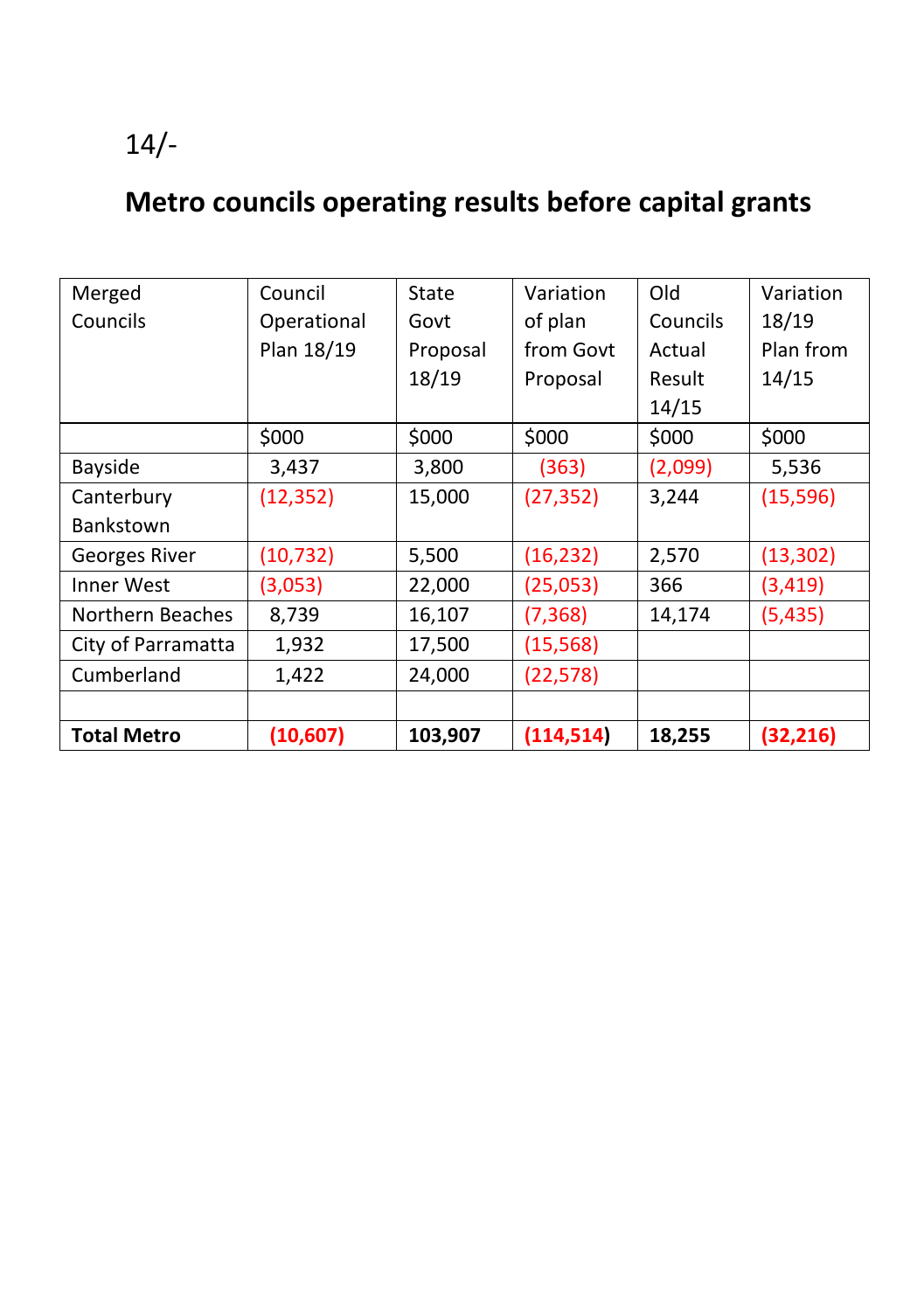SOCC's Halstead says the variations are "staggering" with the seven councils \$114 million behind the amalgamation proposals in just the 2018/19 year. When the 2018/19 plans were exhibited SOCC asked the councils involved to explain why their plans differed from the Government's amalgamation proposals. Their answers were less than encouraging:

- Not the purpose of the plan. We are looking forward based on community's needs.
- Do not know how the proposal figures were prepared.
- Consult the State Government about the differences.

It is not surprising that the councils have difficulty in 18/19 knowing where figures in amalgamation proposals come from as the Government still refuses (despite requests through the courts) to release the KPMG report referred to in the proposals. Only one Council made any attempt to explain part of the differences with a change, in accounting for depreciation.

Where there is a direct comparison the new amalgamated council's surpluses are \$32 million behind the council's surpluses before amalgamation. So here we are three years on (with all the failed promises of the financial benefits from amalgamations) yet behind the surplus achieved by the individual councils in 2014/15.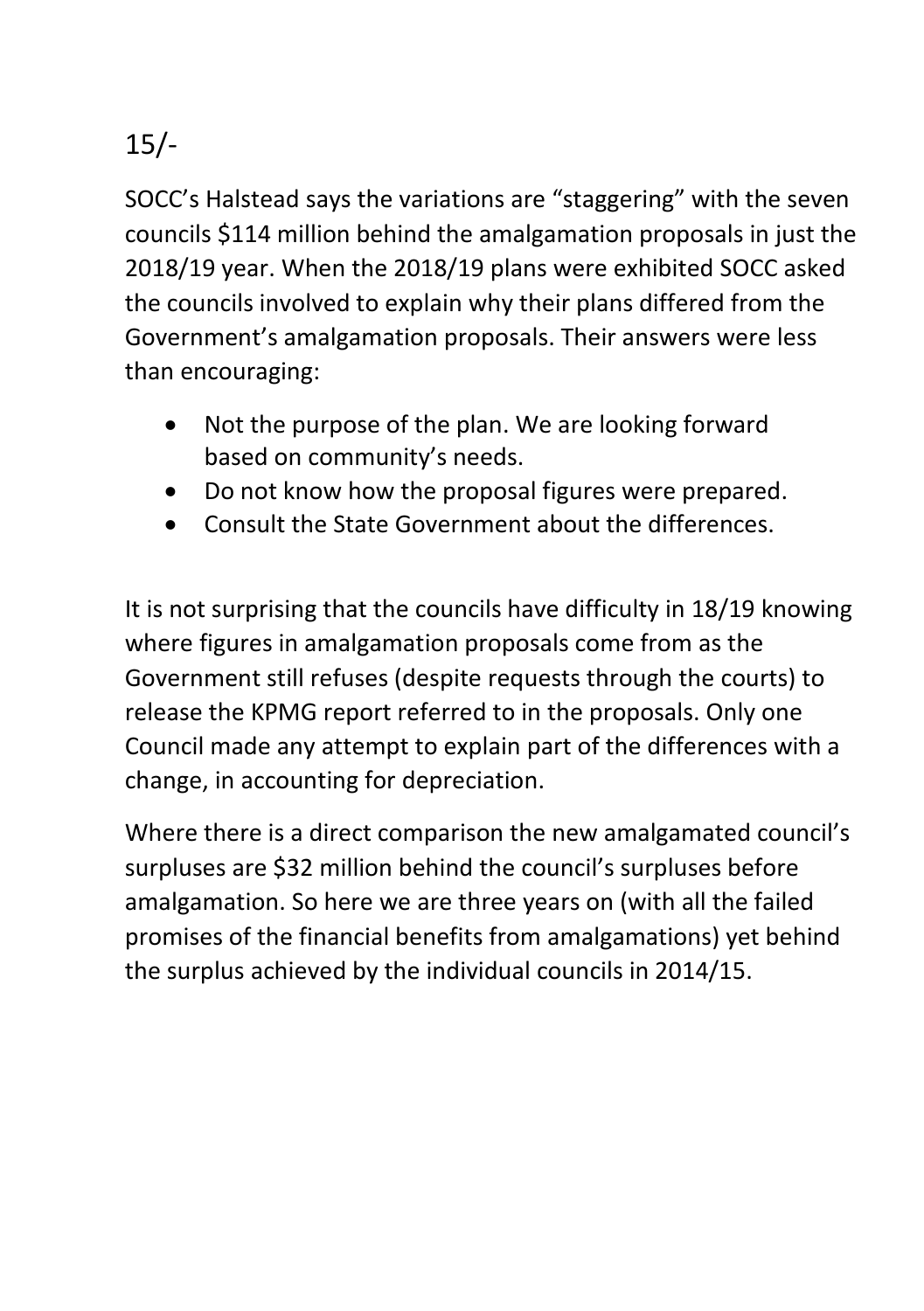#### **Metropolitan Conclusions**

It appears that the amalgamation proposal financial results have not been achieved by significant amounts and it therefore appears the proposals were unrealistic and misleading.

#### **COUNTRY/NON METRO COUNCILS**

In the country areas, there were 13 amalgamated councils formed out of 29 councils. These were a straight combination of old council areas into larger councils. The results on page 17 show the grants received, the annual savings estimated from proposals, the results in the 2018/19 plan and these results compared to the 14/15 results prior to amalgamation.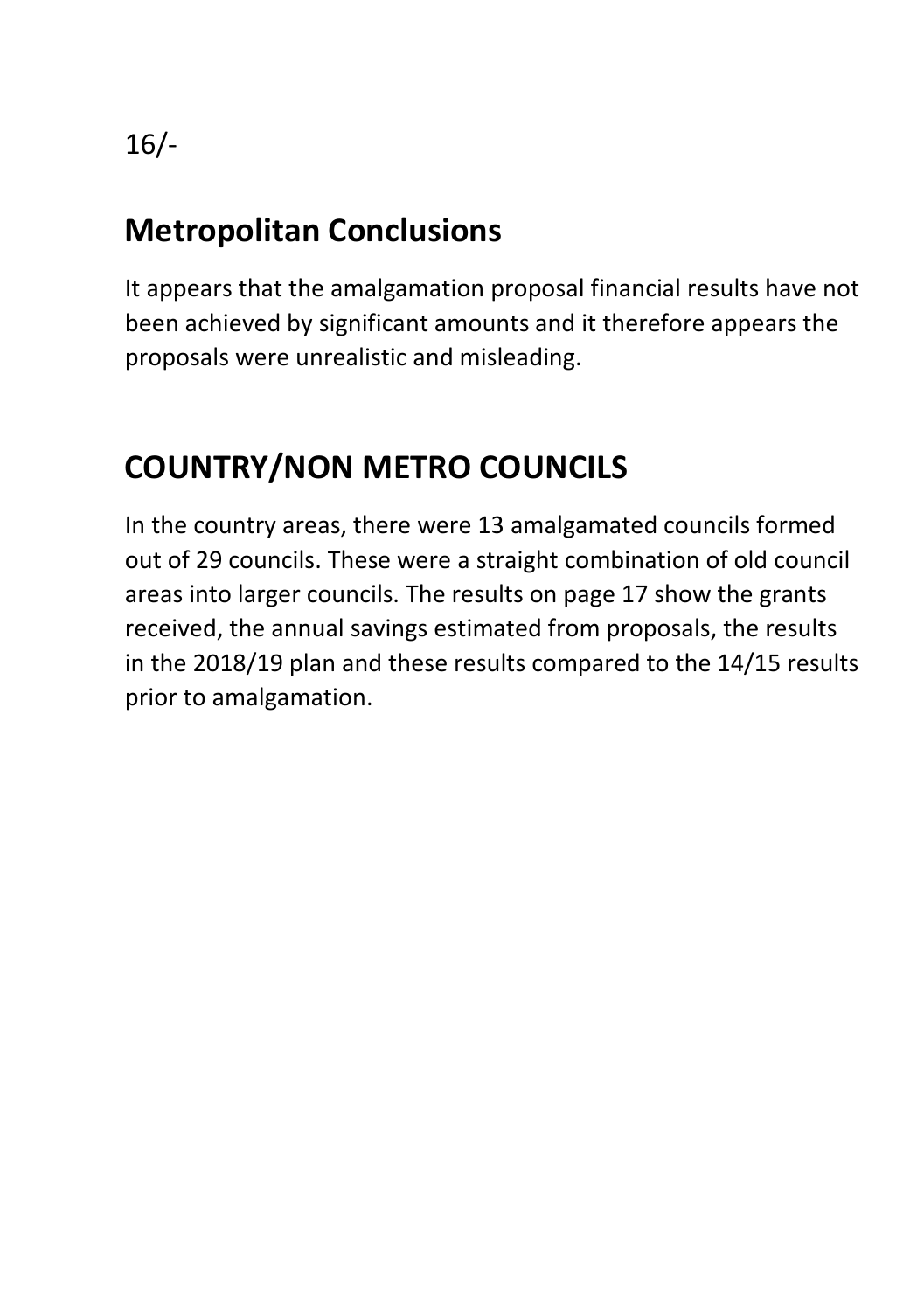#### **Country and Non Metro Council Operating Results Before Capital Grants**

|                        |         |          | General   | Consolidated   |
|------------------------|---------|----------|-----------|----------------|
| <b>Merged Councils</b> |         |          | Fund      | Fund           |
|                        |         | Proposal | Council   | Operating      |
|                        | Total   | Savings  | Operating | Plan 18/19     |
|                        | Govt    | Per      | Plan      | variation from |
|                        | Grants  | annum    | 18/19     | actual 14/15   |
|                        | \$000   | \$000    | \$000     | \$000          |
| Armidale               |         |          |           |                |
| Regional               | 15,000  | 700      | (3, 458)  | (3,804)        |
| Cootamundra-           |         |          |           |                |
| Gundagai               | 15,000  | 400      | (6, 725)  | (2,527)        |
| <b>Snowy Valleys</b>   | 15,000  | 600      | (3, 794)  | (1, 309)       |
| Snowy Monaro           | 20,000  | 1,200    | (8, 311)  | 892            |
| Dubbo                  | 15,000  | 1,500    | 1,543     | 2,466          |
| <b>Edward River</b>    | 15,000  | 500      | (1, 915)  | (3,064)        |
| Federation             | 15,000  | 300e     | (825)     | (419)          |
| Hilltops               | 20,000  | 1,000    | (2,740)   | (2,502)        |
| Murrumbidgee           | 15,000  | 300e     | (995)     | (7)            |
|                        |         |          |           |                |
| Murray River           | 15,000  | 500      | (1,681)   | (4, 378)       |
| Queanbeyan-            |         |          |           |                |
| Palerang               | 15,000  | 1800e    | 1,851     | 2,779          |
|                        |         |          |           | 23,            |
| <b>Central Coast</b>   | 20,000  | 10,000   | (4, 853)  | 306)           |
|                        |         |          |           | (12, 339)      |
| Mid Coast              | 20,000  | 4000e    | (16, 423) |                |
| <b>Total</b>           | 215,000 | 16,400   | (48, 326) | (47, 518)      |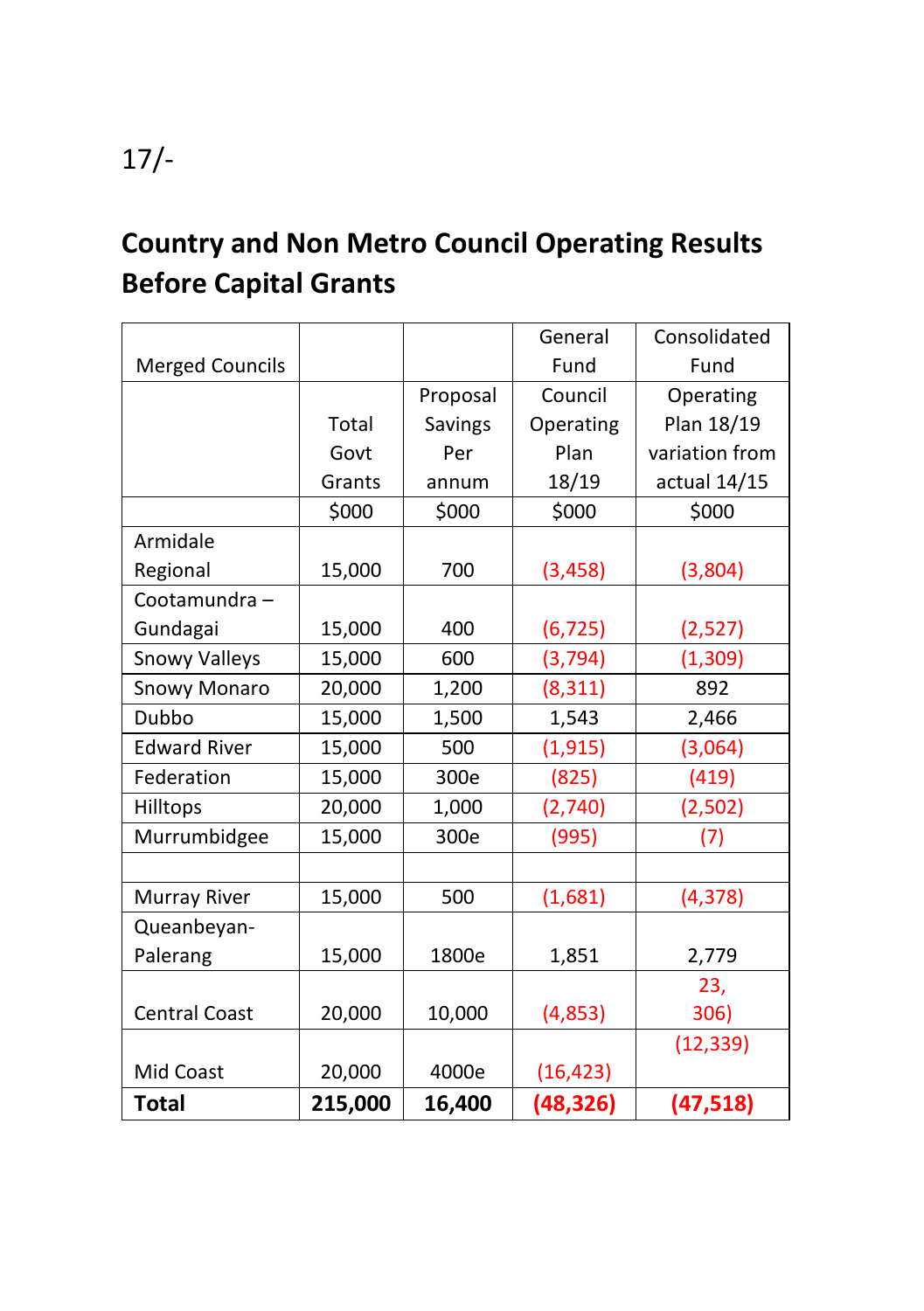#### **Country Conclusions**

There appear to be little or no savings in terms of what has been planned in the latest budgets as the General Fund results are mainly deficits. The Consolidated Results in 18/19 for the amalgamated councils show a large shortfall of \$47 million against the last set of results four years ago in 14/15 before the councils were amalgamated.

Clearly there have been some changes in operations, but the councils should report on the impact of the amalgamation on the results compared with the proposal especially given the \$215 million in grants. Without this explanation, the community cannot review the performance of the amalgamated council or it would appear the proposals were unrealistic and misleading.